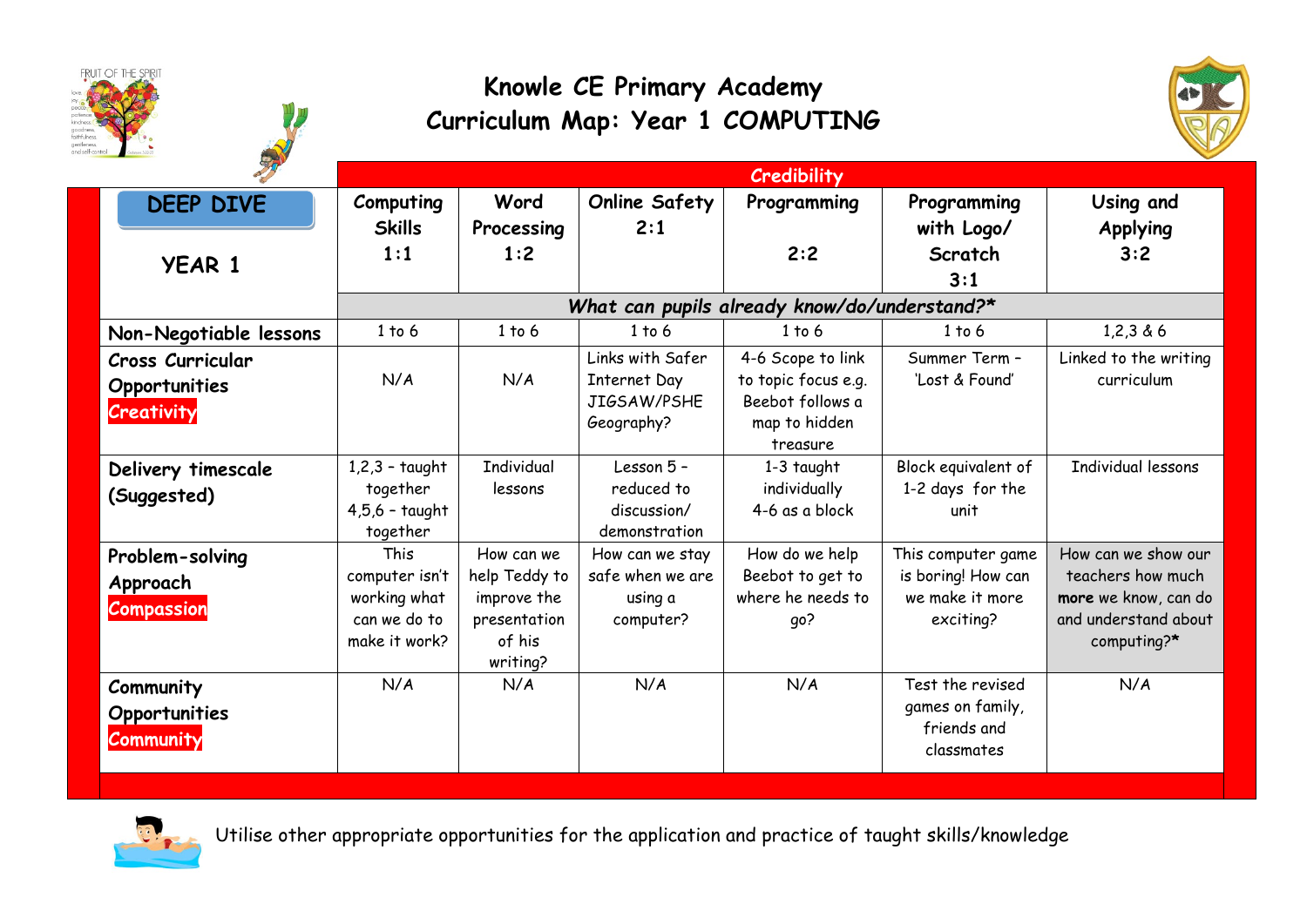## **Knowle CE Primary Academy Curriculum Map: Year 1 COMPUTING**

| <b>Assessment Criteria</b><br>By the end of each unit all children should be able to:                                                                                                                                                                                                        |                                                                                                                                                                                                                                         |
|----------------------------------------------------------------------------------------------------------------------------------------------------------------------------------------------------------------------------------------------------------------------------------------------|-----------------------------------------------------------------------------------------------------------------------------------------------------------------------------------------------------------------------------------------|
| <b>Computing Skills</b><br>- Click and drag with a mouse or trackpad.<br>- Switch on and shutdown a computer independently.<br>- Launch an application by double clicking it                                                                                                                 | <b>Word Processing Skills</b><br>- Type with two hands.<br>- Use shift, space and enter correctly.<br>- Use undo and redo.<br>- Make text bold, italic or underline                                                                     |
| <b>Online Safety</b><br>- Type their name on a piece of work they have created<br>- Open a web browser<br>- Recall some of the SMART rules for Internet safety<br>- Know who to tell if someone online asks for personal information<br>- Understand why email is a good way to communicate. | Programming<br>- Create step-by-step instructions using pictures<br>- Write and follow detailed step-by-step instructions<br>- Direct a Bee-Bot to a toy<br>- Program a Bee-Bot, one instruction at a time, using the arrow<br>buttons. |
| Programming with Logo/Scratch<br>- Open the ScratchJr app and start a new project<br>- Add new characters and backgrounds<br>- Use blocks for movement in different directions<br>- Create short sets of sequenced instructions                                                              | <b>Using and Applying</b><br>- Turn on a computer and open an application<br>- Type letters and symbols, including use of the shift key<br>- Format text in different ways (bold, italic, underline)                                    |

We follow a problem-solving approach to Computing. We focus on how we often use technology to solve problems and how sometimes, technology creates problems, which in turn, need solving! Themes and topics often start with a scenario or a question and whenever possible this is made 'real' for our pupils to motivate them and to give purpose to their learning.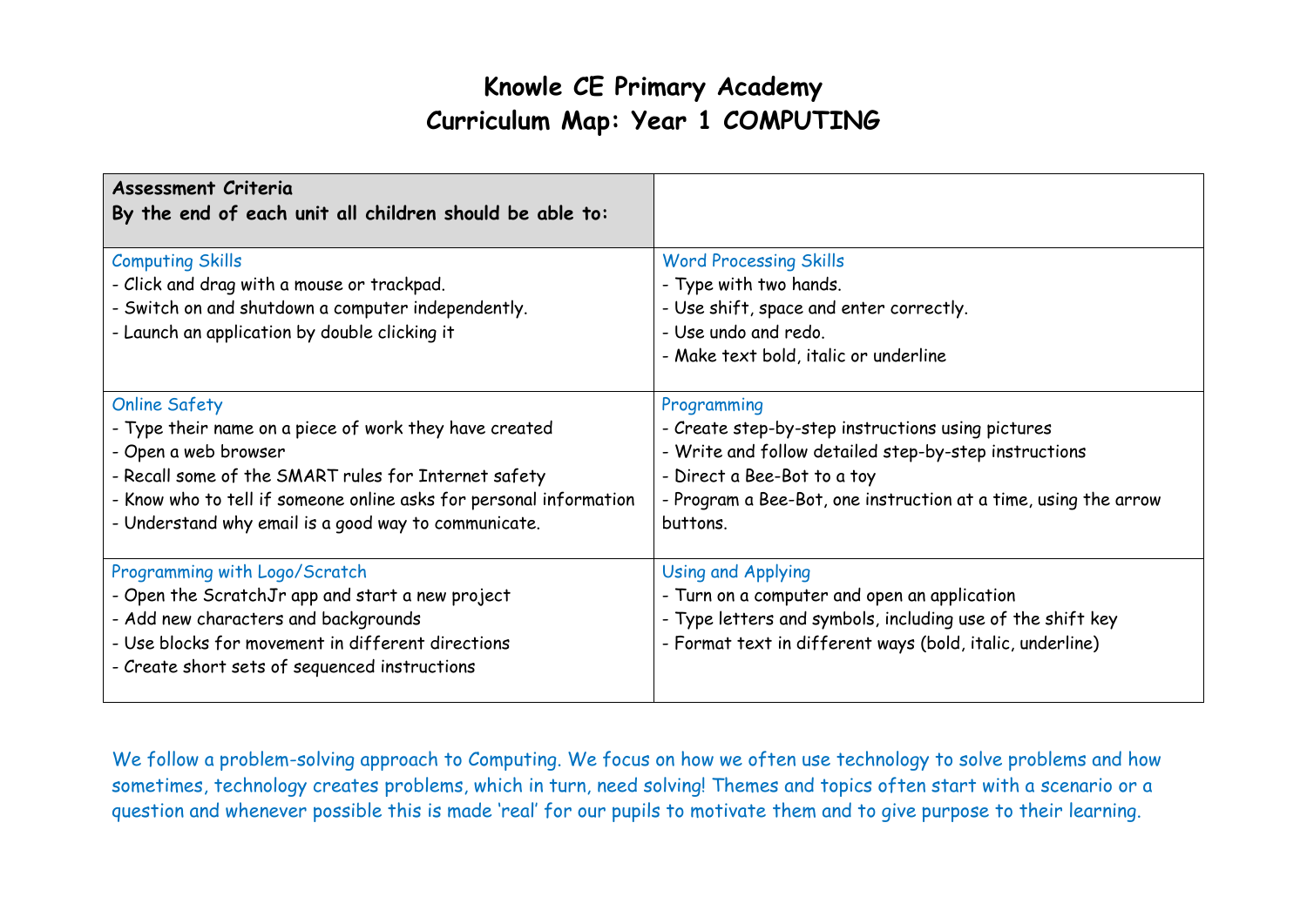





|                         | Credibility                                  |                        |                      |                                 |                      |                        |
|-------------------------|----------------------------------------------|------------------------|----------------------|---------------------------------|----------------------|------------------------|
| <b>DEEP DIVE</b>        | Computing                                    | Word                   | <b>Online Safety</b> | Recovery                        | Programming          | Programming with       |
|                         | <b>Skills</b>                                | Processing             | 2:1                  | Curriculum                      |                      | Logo/ Scratch          |
|                         | 1:1                                          | 1:2                    |                      | <b>Computing Science</b>        | 3:1                  | 3:2                    |
| <b>YEAR 1</b>           |                                              |                        |                      | 2:2                             |                      |                        |
|                         | What can pupils already know/do/understand?* |                        |                      |                                 |                      |                        |
| Non-Negotiable lessons  | 1 to 6                                       | 1 to 6                 | 1 to 6               | <b>Key Skills</b>               | 1 to 6               | 1 to 6                 |
| <b>Cross Curricular</b> |                                              |                        | Links with Safer     | Logging On                      | 4-6 Scope to link to | Summer Term - 'Lost    |
| Opportunities           | N/A                                          | N/A                    | <b>Internet Day</b>  | Using a mouse                   | topic focus e.g.     | & Found'               |
| <b>Creativity</b>       |                                              |                        | JIGSAW/PSHE          | and trackpad                    | Beebot follows a     |                        |
|                         |                                              |                        | Geography?           | <b>Typing</b>                   | map to hidden        |                        |
|                         |                                              |                        |                      | Follow a given                  | treasure             |                        |
| Delivery timescale      | $1,2,3$ - taught                             | <b>Individual</b>      | Lesson 5 -           | pathway to                      | $1-3$ taught         | Block equivalent of 1- |
| (Suggested)             | together                                     | lessons                | reduced to           | open a<br>program.              | individually         | 2 days for the unit    |
|                         | $4,5,6$ - taught                             |                        | discussion/          |                                 | 4-6 as a block       |                        |
|                         | together                                     |                        | demonstration        |                                 |                      |                        |
| Problem-solving         | This                                         | How can we             | How can we stay      | <b>British Science</b>          | How do we help       | This computer game     |
| Approach                | computer isn't                               | help Teddy to          | safe when we are     | Week                            | Beebot to get to     | is boring! How can we  |
| <b>Compassion</b>       | working what<br>can we do to                 | improve the            | using a              | <b>Cross Curricular</b><br>Link | where he needs to    | make it more           |
|                         | make it work?                                | presentation<br>of his | computer?            | <b>Introduction to</b>          | qo?                  | exciting?              |
|                         |                                              | writing?               |                      | child friendly                  |                      |                        |
|                         | N/A                                          | N/A                    | N/A                  | search engines.                 | N/A                  | Test the revised       |
| Community               |                                              |                        |                      | Teaching focus~                 |                      | games on family,       |
| Opportunities           |                                              |                        |                      | using keywords in               |                      | friends and            |
| Community               |                                              |                        |                      | the search                      |                      | classmates             |
|                         |                                              |                        |                      | bar/relevance of                |                      |                        |
|                         |                                              |                        |                      | information                     |                      |                        |



Utilise other appropriate opportunities for the application and practice of taught skills/knowledge